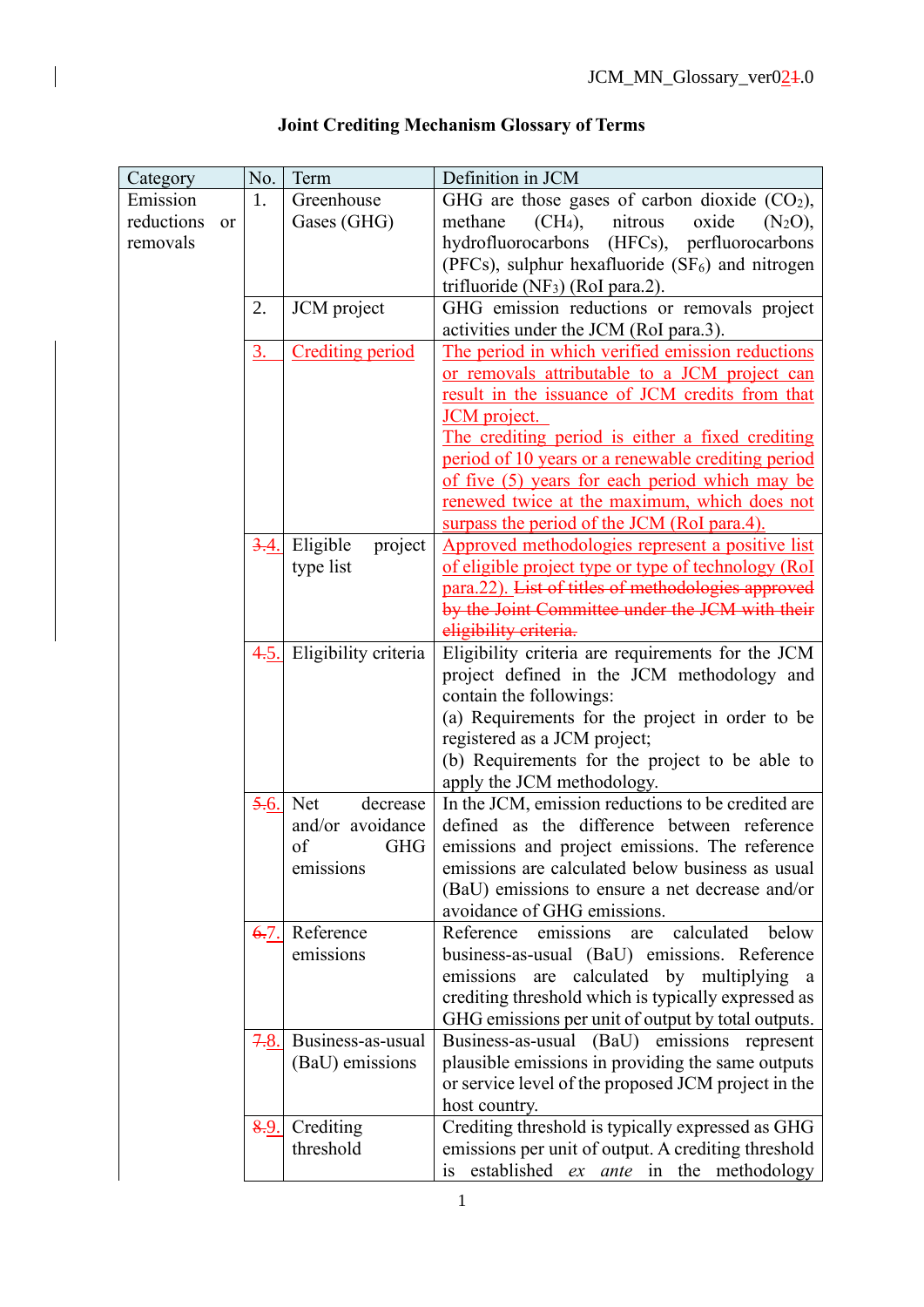| Category   | No.     | Term                                           | Definition in JCM                                                                                                                                                                                                                                                                                                                                                                                                                                                                                                                                                                                                                                                                                                                                                                          |
|------------|---------|------------------------------------------------|--------------------------------------------------------------------------------------------------------------------------------------------------------------------------------------------------------------------------------------------------------------------------------------------------------------------------------------------------------------------------------------------------------------------------------------------------------------------------------------------------------------------------------------------------------------------------------------------------------------------------------------------------------------------------------------------------------------------------------------------------------------------------------------------|
|            |         |                                                | applicable for the same project type in the host<br>also<br>should<br>be<br>established<br>It<br>country.<br>conservatively in order to calculate reference<br>emissions below BaU emissions.                                                                                                                                                                                                                                                                                                                                                                                                                                                                                                                                                                                              |
|            | 9.10    | Emissions<br>sources and GHG<br>types          | Those emissions sources and GHG types whose<br>significant<br>and<br>emissions<br>reasonably<br>are<br>attributable to the JCM project.                                                                                                                                                                                                                                                                                                                                                                                                                                                                                                                                                                                                                                                    |
|            | $+0.1$  | Sinks and GHG<br>types                         | Those sinks and GHG types whose removals or<br>significant<br>emissions<br>and<br>are<br>reasonably<br>attributable to the JCM project.                                                                                                                                                                                                                                                                                                                                                                                                                                                                                                                                                                                                                                                    |
|            | $H - 1$ | Sectoral scope                                 | The category of GHG source sectors or groups of<br>activities that apply to JCM projects. It is based on<br>the sectoral scope for the CDM. A JCM project<br>may fall within more than one sectoral scope.                                                                                                                                                                                                                                                                                                                                                                                                                                                                                                                                                                                 |
|            |         | $\overline{12.1}$ Level<br>of<br>assurance     | Level of assurance is defined as degree of<br>assurance the Joint Committee requires in a<br>verification.<br>The level of assurance is used to determine the<br>depth of detail that a verifier designs into their<br>verification plan to determine if there are any<br>material errors, omissions or misrepresentations.                                                                                                                                                                                                                                                                                                                                                                                                                                                                |
|            |         | <b>13.1</b> Materiality                        | Materiality is a concept that individual or the<br>of<br>omissions<br>aggregation<br>errors,<br>and<br>misrepresentations could affect the greenhouse<br>gas assertion and could influence the intended<br>users' decisions.                                                                                                                                                                                                                                                                                                                                                                                                                                                                                                                                                               |
|            |         |                                                |                                                                                                                                                                                                                                                                                                                                                                                                                                                                                                                                                                                                                                                                                                                                                                                            |
| Governance |         | $\overline{44.1}$ Each<br>Government<br>(side) | Each side, based on the rules and guidelines as<br>developed by the Joint Committee and/or in<br>accordance with relevant domestic laws and<br>regulations in respective countries for<br>the<br>implementation of the JCM:<br>(a) Prepares draft methodologies and submits<br>them to the Joint Committee;<br>(b) Establishes and maintains a registry in line<br>with the common specifications for registries, as<br>developed by the Joint Committee;<br>(c) On the basis of notification for issuance of<br>credits by the Joint Committee (including for<br>allocation of credits among participants), issues<br>the notified amount of credits to its registry.<br>Each side promptly informs the Joint Committee<br>on the issuance of credits under the JCM (RoI)<br>para.13-14). |
|            | 15.1    | Joint committee                                | The both sides establish the Joint Committee<br>which consists of the representatives from both<br>sides.<br>The Joint Committee may develop or modify the<br>Rules of implementation and other rules and                                                                                                                                                                                                                                                                                                                                                                                                                                                                                                                                                                                  |

 $\begin{array}{c} \hline \end{array}$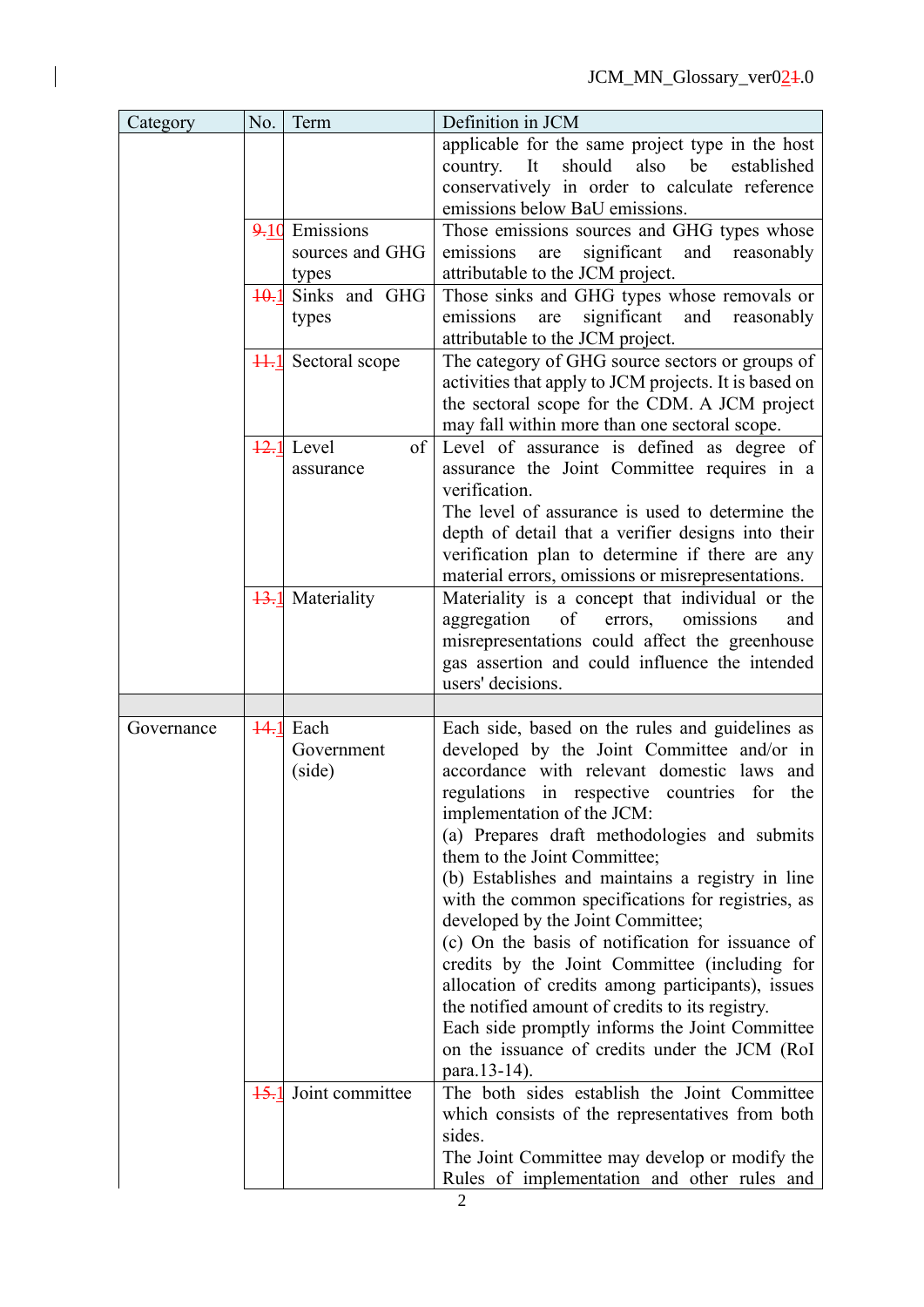| Category | No.  | Term                | Definition in JCM                                                                                   |
|----------|------|---------------------|-----------------------------------------------------------------------------------------------------|
|          |      |                     | guidelines necessary for the implementation of the<br>JCM.                                          |
|          |      |                     | The Joint Committee designates the third-party                                                      |
|          |      |                     | entities.                                                                                           |
|          |      |                     | On the basis of a request for registration of JCM                                                   |
|          |      |                     | projects submitted by project participants, the                                                     |
|          |      |                     | Joint Committee registers JCM projects which                                                        |
|          |      |                     | were validated by the third-party entities.                                                         |
|          |      |                     | On the basis of a request for notification to each                                                  |
|          |      |                     | side for issuance of credits submitted by project                                                   |
|          |      |                     | participants, the Joint Committee notifies both                                                     |
|          |      |                     | sides to issue the credits which were verified by                                                   |
|          |      |                     | the third-party entities. (RoI para.5-9).                                                           |
|          | 16.1 | Joint<br>committee  | The Joint Committee establishes its secretariat for                                                 |
|          |      | secretariat         | the implementation of the JCM (RoI para.12).                                                        |
|          | 17.1 | Third-party entity  | A third-party entity that is designated by the Joint                                                |
|          |      |                     | Committee:                                                                                          |
|          |      |                     | (a) On the basis of requests from project                                                           |
|          |      |                     | participants, validates the project as described in a                                               |
|          |      |                     | PDD prepared by the project participants, in line                                                   |
|          |      |                     | with the guidelines for the validation as developed                                                 |
|          |      |                     | by the Joint Committee, and informs the validation                                                  |
|          |      |                     | result to the project participants;                                                                 |
|          |      |                     | (b) On the basis of requests from project                                                           |
|          |      |                     | participants, verifies GHG emission reductions or                                                   |
|          |      |                     | removals achieved by the JCM project as<br>described in the monitoring report prepared by the       |
|          |      |                     | project participants, in line with the guidelines for                                               |
|          |      |                     | the verification of GHG emission reductions or                                                      |
|          |      |                     | removals as developed by the Joint Committee,                                                       |
|          |      |                     | records the verification result in a verification                                                   |
|          |      |                     | report and sends the report to the project                                                          |
|          |      |                     | participants (RoI para.18).                                                                         |
|          |      | <b>18.1</b> Project | Project participants:                                                                               |
|          |      | participant         | (a) Prepare a draft methodology and submit the                                                      |
|          |      |                     | draft to the Joint Committee for its approval;                                                      |
|          |      |                     | (b) Prepare a draft PDD and submit the draft to a                                                   |
|          |      |                     | third-party entity for validation and notify the                                                    |
|          |      |                     | Joint Committee;                                                                                    |
|          |      |                     | (c) Submit the PDD that was validated by the                                                        |
|          |      |                     | third-party entity to the Joint Committee for its                                                   |
|          |      |                     | registration of the project;                                                                        |
|          |      |                     | (d) Implement the JCM project and conduct                                                           |
|          |      |                     | monitoring in line with the PDD;                                                                    |
|          |      |                     | (e) Prepare a monitoring report and send the report                                                 |
|          |      |                     | to a third-party entity for verification;                                                           |
|          |      |                     | (f) Submit a verification report prepared by the                                                    |
|          |      |                     |                                                                                                     |
|          |      |                     | third-party entity to the Joint Committee, and<br>request notification to each side for issuance of |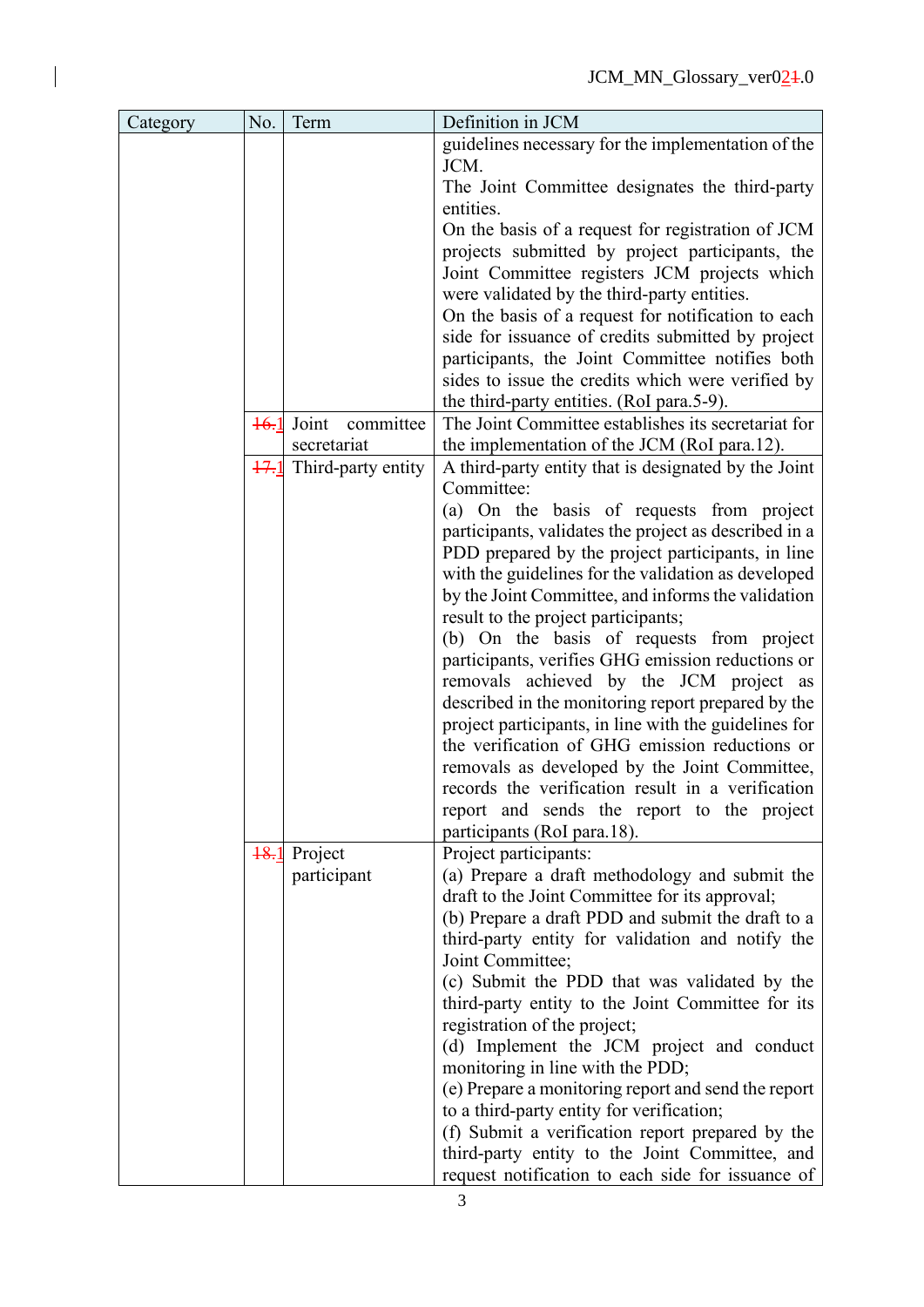| Category                     | No.              | Term                                   | Definition in JCM                                                                                                                                                                                                                                                                                                                                                                                                                                                                                                                                                                                                                                                                                                                                                                                                                                               |
|------------------------------|------------------|----------------------------------------|-----------------------------------------------------------------------------------------------------------------------------------------------------------------------------------------------------------------------------------------------------------------------------------------------------------------------------------------------------------------------------------------------------------------------------------------------------------------------------------------------------------------------------------------------------------------------------------------------------------------------------------------------------------------------------------------------------------------------------------------------------------------------------------------------------------------------------------------------------------------|
|                              |                  |                                        | credits under the JCM (RoI para.19).                                                                                                                                                                                                                                                                                                                                                                                                                                                                                                                                                                                                                                                                                                                                                                                                                            |
|                              |                  |                                        |                                                                                                                                                                                                                                                                                                                                                                                                                                                                                                                                                                                                                                                                                                                                                                                                                                                                 |
| Documents/<br>infrastructure | $+9.2$           | Methodology                            | A methodology applied to JCM projects for<br>calculating emission reductions achieved by each<br>project and monitoring the JCM project.<br>A proposed methodology is a methodology that<br>has been submitted to the Joint Committee for<br>approval. A proposed methodology consists of<br>proposed methodology form and Proposed<br>Methodology Spreadsheet.<br>An approved methodology is a methodology that<br>has been approved by the Joint Committee for<br>application to JCM projects. An approved<br>of<br>methodology<br>consists<br>approved<br>an<br>methodology document<br>and<br>Monitoring<br>$\mathbf{a}$<br>Approved methodologies<br>Spreadsheet.<br>are<br>publicly available on the JCM website.                                                                                                                                         |
|                              | 20.2             | Proposed<br>Methodology<br>Spreadsheet | A Proposed Methodology Spreadsheet is a part of<br>proposed methodology<br>developed<br>by<br>a<br>methodology proponents.<br>A Proposed Methodology Spreadsheet defines a<br>monitoring plan and enables calculation of GHG                                                                                                                                                                                                                                                                                                                                                                                                                                                                                                                                                                                                                                    |
|                              |                  |                                        | emission reductions<br>automatically<br>through<br>inputting values. The Proposed Methodology<br>Spreadsheet consists of an input sheet and<br>calculation process sheet.                                                                                                                                                                                                                                                                                                                                                                                                                                                                                                                                                                                                                                                                                       |
|                              | 21.2             | Monitoring<br>Spreadsheet              | A Monitoring Spreadsheet is a part of an approved<br>methodology.<br>The Monitoring Spreadsheet consists of a<br>Monitoring Plan Sheet (input sheet and calculation<br>process sheet), Monitoring Structure Sheet, and<br>Monitoring Report Sheet (input sheet<br>and<br>calculation process sheet). The Monitoring Plan<br>Sheet and Monitoring Structure Sheet are used for<br>developing a monitoring plan and calculating<br>emission reductions ex ante. The Monitoring<br>Report Sheet is used for preparing a monitoring<br>report and calculating emission reductions ex post.<br>The Monitoring Plan Sheet and Monitoring Report<br>Sheet are prepared based on the Proposed<br>Methodology Spreadsheet and the Monitoring<br>Structure Sheet is added by the secretariat after the<br>approval of the proposed methodology by the<br>Joint Committee. |
|                              | <del>22.</del> 2 | Project<br>design<br>document (PDD)    | The document prepared by the project participant<br>of a JCM project which sets out in detail the JCM<br>project which is to be realized. A Project design<br>document (PDD) consists of a completed PDD<br>form and monitoring plan using a Monitoring Plan                                                                                                                                                                                                                                                                                                                                                                                                                                                                                                                                                                                                    |

 $\overline{\phantom{a}}$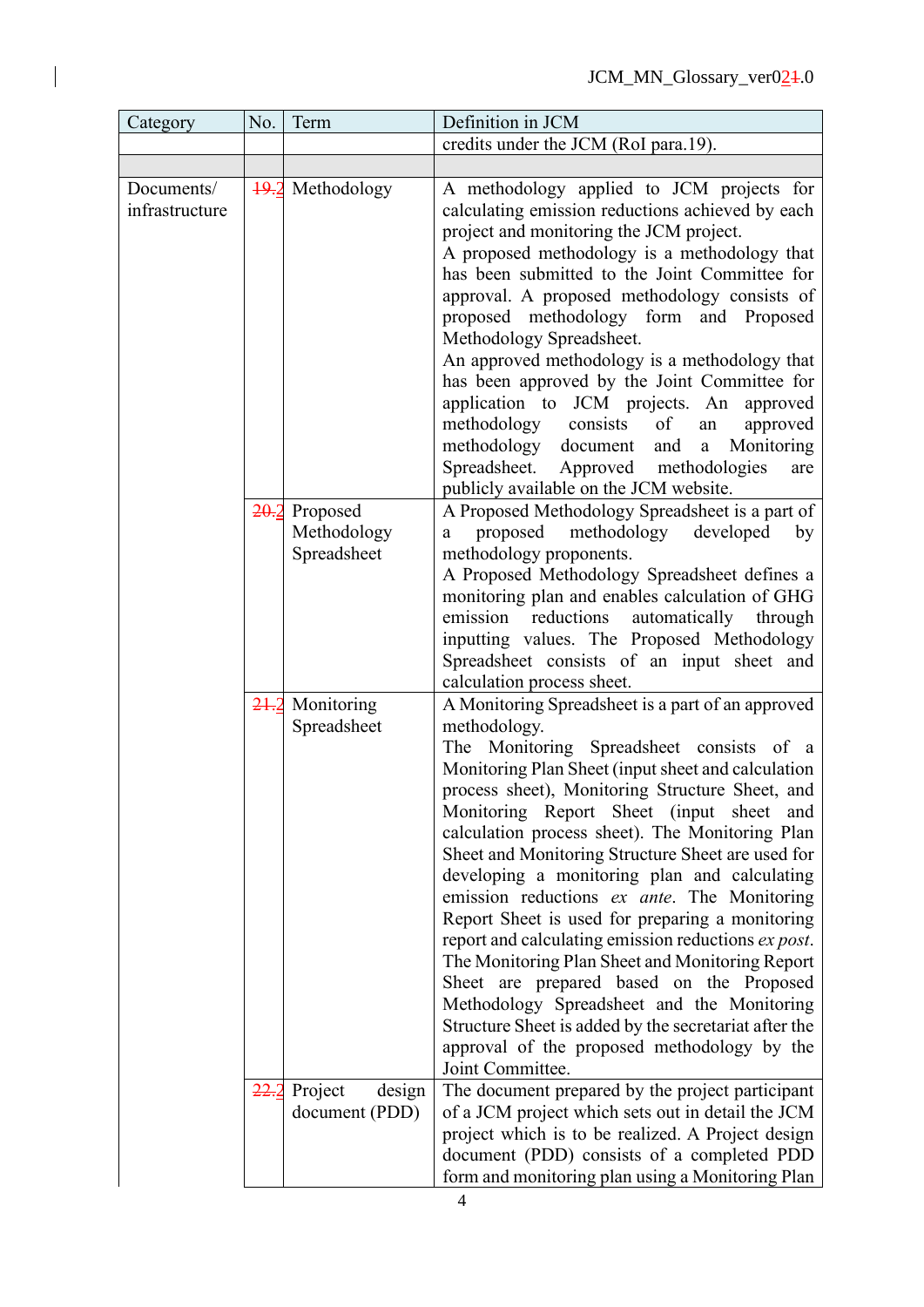| Category      | No.              | Term                                                 | Definition in JCM                                                                                                                                                                                                                                                                                                                                                                                                                                                                             |
|---------------|------------------|------------------------------------------------------|-----------------------------------------------------------------------------------------------------------------------------------------------------------------------------------------------------------------------------------------------------------------------------------------------------------------------------------------------------------------------------------------------------------------------------------------------------------------------------------------------|
|               |                  |                                                      | Sheet and Monitoring Structure Sheet of the<br>Monitoring Spreadsheet. The form of PDD,<br>Spreadsheet, and guidelines on<br>Monitoring<br>preparing the PDD, are publicly available through<br>the JCM website.                                                                                                                                                                                                                                                                              |
|               | 23.2             | Monitoring plan                                      | A monitoring plan sets out the methodology to be<br>used by project participants for the monitoring of,<br>and by third-party entities for verification of the<br>amount of GHGs emission reductions achieved by<br>the JCM project. A monitoring plan is developed<br>using Monitoring Plan Sheet and Monitoring<br>Structure Sheet of Monitoring Spreadsheet.                                                                                                                               |
|               | 24.2             | Monitoring report                                    | A monitoring report is prepared by a project<br>participant and sets out the GHG emission<br>reductions of an implemented registered JCM<br>project for a particular monitoring period. A<br>monitoring plan is prepared using a Monitoring<br>Report Sheet of a Monitoring Spreadsheet.                                                                                                                                                                                                      |
|               | 25.2             | Registry                                             | Each side establishes a registry to record and use<br>the credits (RoI para.34).                                                                                                                                                                                                                                                                                                                                                                                                              |
|               | <del>26.</del> 2 | Credit                                               | Credits are issued based on quantified amount of<br>GHG emission reductions or removals achieved<br>by the contribution of project participants in the<br>implementation of GHG emission reductions or<br>removals project activities under the JCM (RoI)<br>para.3).<br>The credits are measured in metric tonnes of<br>carbon dioxide equivalent ( $t CO2$ eq) in line with<br>the methodologies and metrics assessed by the<br>Intergovernmental Panel on Climate Change (RoI<br>para.39). |
| Project cycle | 27.2             | Modalities<br>of<br>communication<br>statement (MoC) | A modalities of communication statement (MoC)<br>from (or signed by) all project participants<br>participating in a JCM project, defined in a<br>prescribed form, that designates one focal point<br>entities to communicate on their behalf with the<br>secretariat and the Joint Committee in line with<br>established scopes.                                                                                                                                                              |
|               | 28.2             | Validation                                           | Validation<br>i <sub>s</sub><br>the<br>process<br>of independent<br>evaluation of a proposed JCM project by a third-<br>party entity against the validation guidelines as<br>developed by the Joint Committee on the basis of<br>the PDD (RoI para.24).                                                                                                                                                                                                                                       |
|               | 29.3             | Registration                                         | Registration is the formal acceptance by the Joint<br>Committee of a validated project as a JCM project<br>(RoI para.27).                                                                                                                                                                                                                                                                                                                                                                     |
|               | 30.3             | Monitoring                                           | Project participants implement a JCM project and<br>monitor GHG emission reductions or removals by                                                                                                                                                                                                                                                                                                                                                                                            |